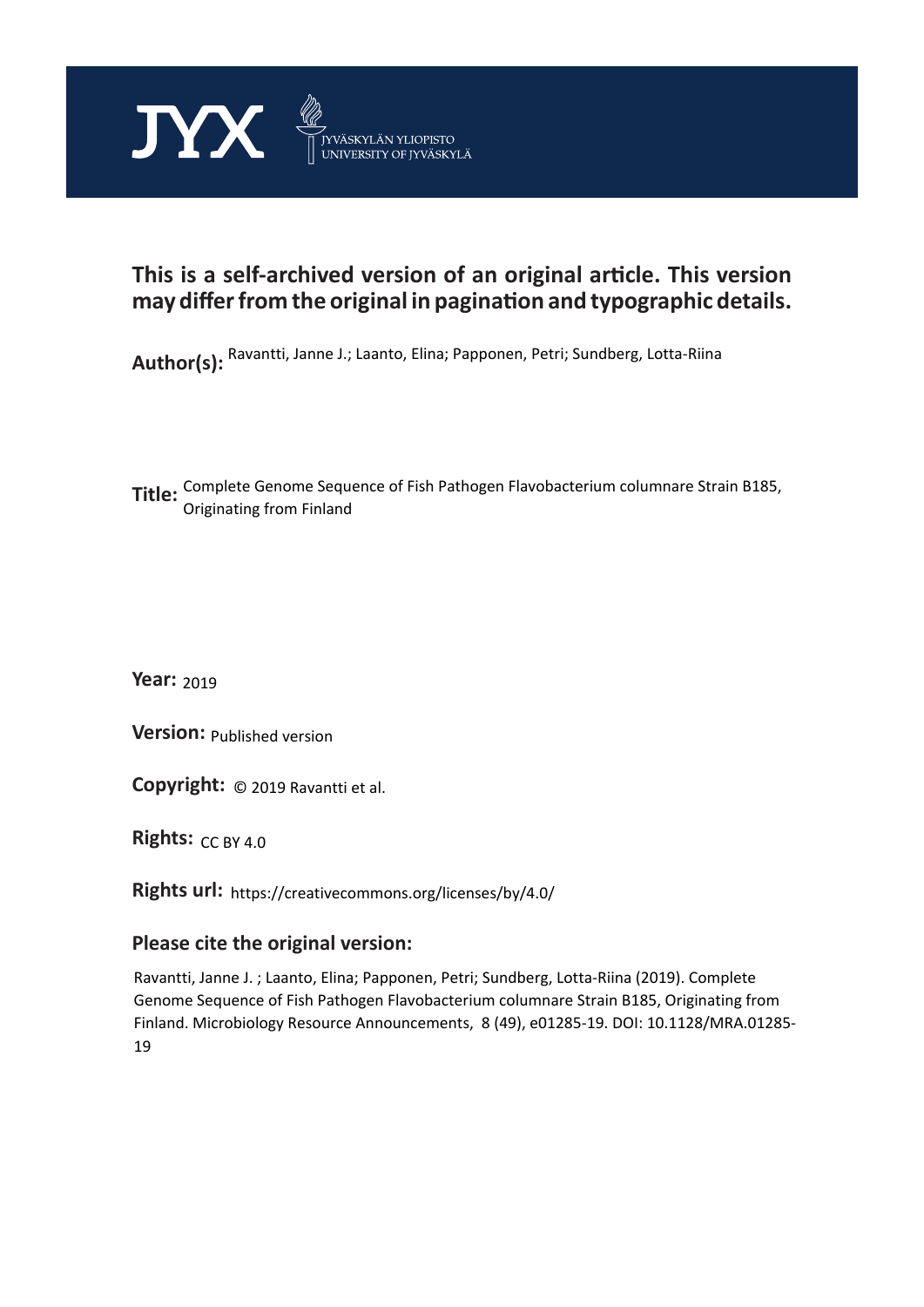

# **Complete Genome Sequence of Fish Pathogen Flavobacterium columnare Strain B185, Originating from Finland**

**Microbiology** 

**Resource Announcements** 

**[Janne J. Ravantti,](https://orcid.org/0000-0002-8578-7230)a,b [Elina Laanto,](https://orcid.org/0000-0003-4172-3128)a,c Petri Papponen,c [Lotta-Riina Sundbergc](https://orcid.org/0000-0003-3510-4398)**

aMolecular and Integrative Biosciences Research Programme, Faculty of Biological and Environmental Sciences, University of Helsinki, Helsinki, Finland <sup>b</sup>Applied Tumor Genomics Research Program & Department of Medical Genetics, University of Helsinki, Helsinki, Finland c Department of Biological and Environmental Science and Nanoscience Center, University of Jyvaskyla, Jyvaskyla, Finland

**ABSTRACT** We report a complete genome sequence of a Finnish isolate of the fish pathogen Flavobacterium columnare. Using PacBio RS II sequencing technology, the complete circular genome of F. columnare strain B185 with 3,261,404 bp was obtained.

**Flavobacterium columnare (Bacteroidetes) is an opportunistic fish pathogen affecting<br>freshwater fish farming worldwide. As of January 2019, fewer than 20 genomes of** F. columnare were available, and 5 were complete. We report a whole-genome sequence of F. columnare strain B185, isolated from Finland. F. columnare isolates have been traditionally divided into different genetic groups, and recently, four groups were assigned [\(1\)](#page-2-0). All described Finnish isolates belonging to the genetic group I and have been further divided into five genotypes (A to G) [\(2\)](#page-2-1), and strain B185 represents genotype G. Strain B185 has been used in several studies and confirmed as virulent [\(3,](#page-2-2) [4\)](#page-2-3). This genome sequence will aid in resolving the genetics of virulence in F. columnare and in deciphering the genetic diversity and evolutionary origins of Finnish  $F.$  columnare strains.

Flavobacterium columnare strain B185 was isolated in 2008 from tank water at a fish farm in Central Finland during antibiotic treatment in a quarantine unit. The water sample was plated onto Shieh agar, and an F. columnare colony was isolated, purified, and further cultivated in Shieh liquid medium and stored at – 80°C. Genomic DNA was extracted from an overnight (O/N) culture using a DNeasy blood and tissue kit (Qiagen) according to the manufacturer's instructions for Gram-negative cells. DNA was sequenced at the Institute of Biotechnology, University of Helsinki, Helsinki, Finland, using PacBio RS II technology with P4-C2 sequencing chemistry, generating 268,103 reads and an average read length of 3,962 bp with an  $N_{50}$  value of 6,100 bp. After the genome was assembled with the HGAP3 (SMRT portal) [\(5\)](#page-2-4), a single contig remained. The Gap4 [\(6\)](#page-2-5) program was then used to confirm that both ends contained overlapping sequence, indicating a circular genome. The overlaps were merged, and finally, the genome was rotated so that the starting point was at the gene dnaA. The final assembly yielded one scaffold with an average sequence coverage of 224.6 $\times$ . The genome of F. columnare strain B185 consists of 3,261,404 bp with a GC content of 31.7%. No plasmids were detected. A total of 2,812 coding DNA sequences (CDSs) were predicted using NCBI's Prokaryotic Genome Annotation Pipeline [\(7\)](#page-2-6). In all the analyses, default parameters were used except where otherwise noted. The genome contains 3 rRNA operons and 92 tRNA genes. Amino acid-level similarities (global alignment per translated open reading frames [ORFs] with 80% similarity cutoff) to other complete F. columnare genomes from genomic group I were 92% to strain TC 1691, 91% to strain Pf1, and 90% to strain ATCC 49512 and from genomic group II were 81% to strain C#2 and 80% to

**Citation** Ravantti JJ, Laanto E, Papponen P, Sundberg L-R. 2019. Complete genome sequence of fish pathogen Flavobacterium columnare strain B185, originating from Finland. Microbiol Resour Announc 8: e01285-19. [https://doi.org/10.1128/MRA](https://doi.org/10.1128/MRA.01285-19) [.01285-19.](https://doi.org/10.1128/MRA.01285-19)

**Editor** Julie C. Dunning Hotopp, University of Maryland School of Medicine

**Copyright** © 2019 Ravantti et al. This is an open-access article distributed under the terms of the [Creative Commons Attribution 4.0](https://creativecommons.org/licenses/by/4.0/) [International](https://creativecommons.org/licenses/by/4.0/) license.

Address correspondence to Lotta-Riina Sundberg, [lotta-riina.sundberg@jyu.fi.](mailto:lotta-riina.sundberg@jyu.fi)

**Received** 11 October 2019 **Accepted** 7 November 2019 **Published** 5 December 2019

**AMERICAN SOCIETY FOR** 

**MICROBIOLOGY**